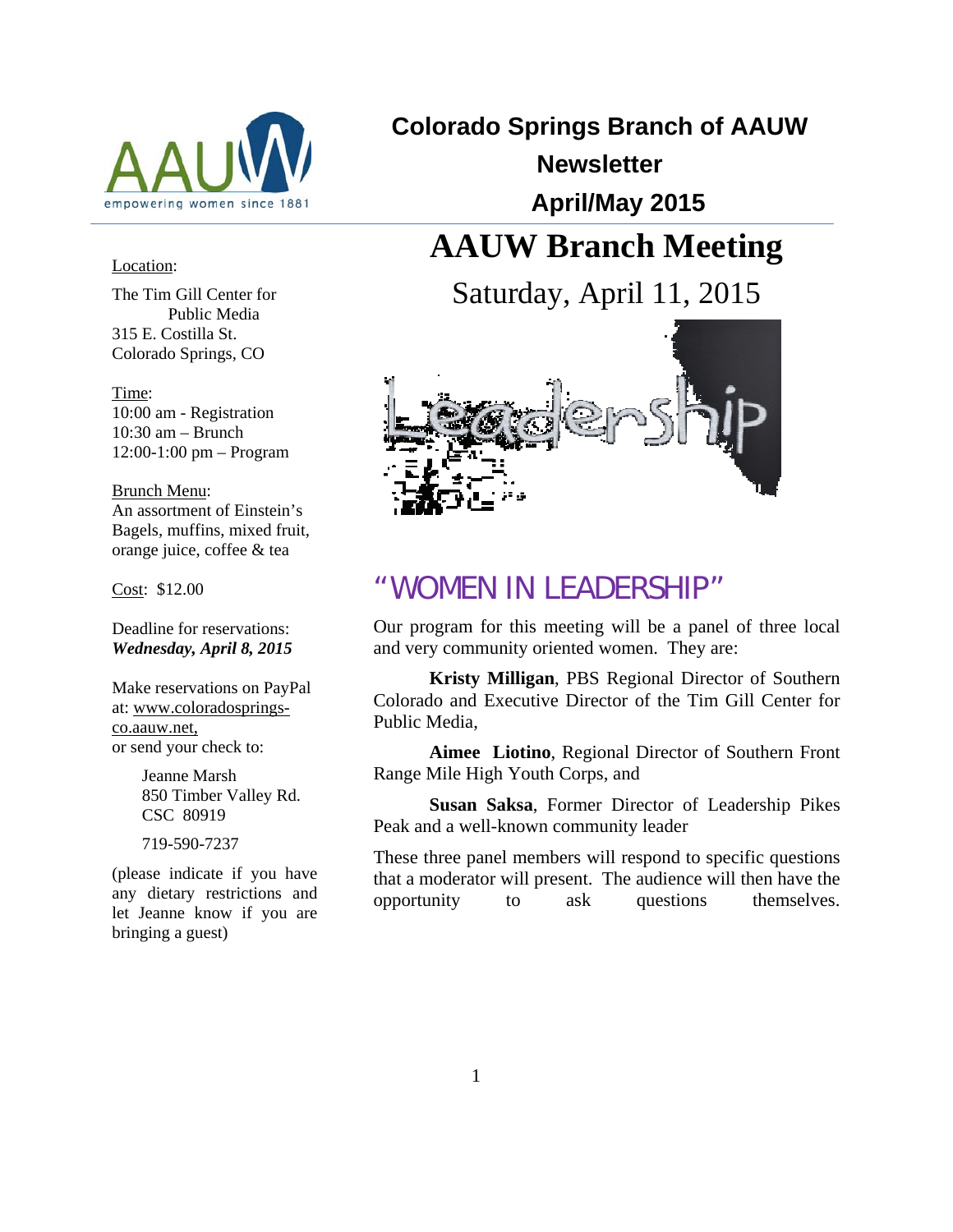Location: The Warehouse Restaurant and Gallery 25 W. Cimarron Street CSC 80903

#### Time:

11:00 am - Registration 11:30 am – Lunch 11:00-12:30 pm – Program

Lunch Buffet Menu: Fresh Baked Bread Basket, Classic Warehouse Salad, Traditional Caesar Salad, Prima Vera Pasta Alfredo, Baked Lemon-Caper Cod, Herb and Honey Roast Chicken, Barbequed Pork Loin, Herb Roast New Potatoes, Chefs Garden Vegetable Sauté, Chefs Dessert Sampler Platter, *(Yes, it does include all the above)* plus Coffee, Tea, Juice, and soft drinks Cash bar is also available!

Cost: \$26.00

Deadline for reservations: *Sunday, May 3, 2015* 

Make reservations on PayPal at: www.coloradospringsco.aauw.net,

or send your check to: Jeanne Marsh 850 Timber Valley Rd. CSC 80919 719-590-7237 (please indicate if you have any dietary restrictions)

# **AAUW Branch Meeting**

Saturday, May 9, 2015

# *And the Awards go to. . .*



This is it! Our final branch meeting of the season to be held at *The Warehouse Restaurant and Gallery.* We will have time to socialize at the fabulous lunch buffet, tour the center, and enjoy the gorgeous views. Our last program for the year is always dedicated to our tradition of awarding scholarships to worthy students. This was a bonus year for scholarships and Joann Oh, *Scholarship Chair*, will introduce her hard working committee members before announcing the five - **yes**  five,- *scholarship winners*! We will also be honoring our three new 50-yr members: Darlene Aspedon, Ilene Steinkruger, and Shirley Swinney!

May is also the month that we elect our officers for the upcoming season. Please consider joining our Board or one of our many committees and interest groups.

*After the meeting please hang around and check out the beautiful geraniums. They will cost \$8 each and the proceeds will go to the Legal Advocacy Fund!*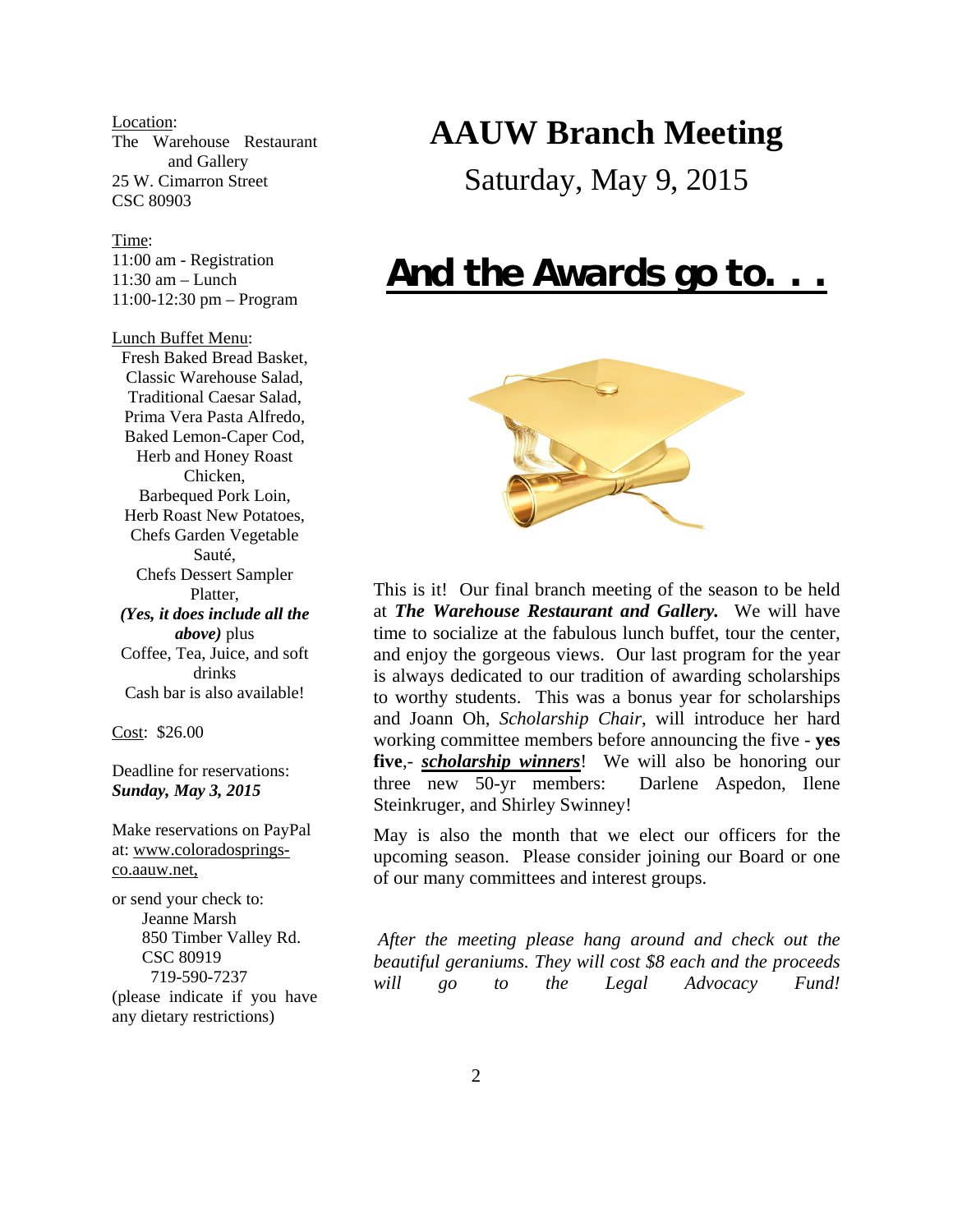## **AAUW President's Message**

Hi to AAUW Members:

### **"The Raising of America" Public Policy Community Meeting on March 10**

AAUW worked in collaboration with a number of sponsors, including Rocky Mountain PBS, to organize the launch of "The Raising of America" on Tuesday, March 10. There were ninety people in attendance, including a number of AAUW members. In addition to viewing the first film from the PBS series, attendees heard presentations by Lydia Johnson of The Women's Foundation of Colorado and Bill Jaeger of the Colorado Children's Campaign. They presented the results of research about early childhood/childcare matters in Colorado with a focus on the status of high quality and affordable childcare.

Watch for information from PBS about dates of the series in the fall. Thanks to Cara Koch, Public Policy Chair, for providing superb leadership for this event, including securing a number of sponsorships for this event!

## **The Nominating Committee's Report**

We heartily thank the members of the committee who worked diligently to find new leaders for our branch. They are Jan McKenzie and Margaret Miller (Co-Chairs), Pam Doane, Joan Capesius, Janet Condit, and Lee Ann Mjelde-Mossey.

 We will be voting on the slate at the Annual Meeting on May 9 at The Warehouse. As noted in the branch by-laws, nominations can be taken from the floor on that date. The slate of officers is provided elsewhere in this newsletter.

## **Positive Communication from the AAUW National Office:**

Recently I received two letters that are of significance for our branch. The first one is a letter of congratulations from the AAUW President in celebration of our 100th Anniversary as a branch along with a Certificate of Honor which I will share at the April meeting. I am quoting from the letter, "We appreciate all of the hard work and activism your branch has accomplished, and we look forward to your continued support in the coming years." The second letter cited our steady increase in members over the past few years. Since 2012, we have increased membership by 7.26%.

 Keep up the good work in welcoming new members to our branch and in supporting the excellent work of the Membership Committee!

We look forward to meeting the scholarship winners for this year at the May meeting.

Thanks to all of the Board members who have served so faithfully and dependably all of this year. We have accomplished a great deal, thanks to many leaders and members. I look forward to seeing each of you at the April meeting — it should be an informative one — "Women in Leadership."

Best, *Judy Casey*

Even though we're all ready to take a break from the holidays, we still must remember to reload those **King Soopers** and **Safeway** cards. I decided that many of our members must be traveling to exotic places as this was one of the lowest months for reloading cards. Of course, I understand that with gas prices down, it doesn't take as much to fill those tanks.

Call me or email me if you need new cards for family and friends or for gifts.

*Candy Crumb* - Funds Director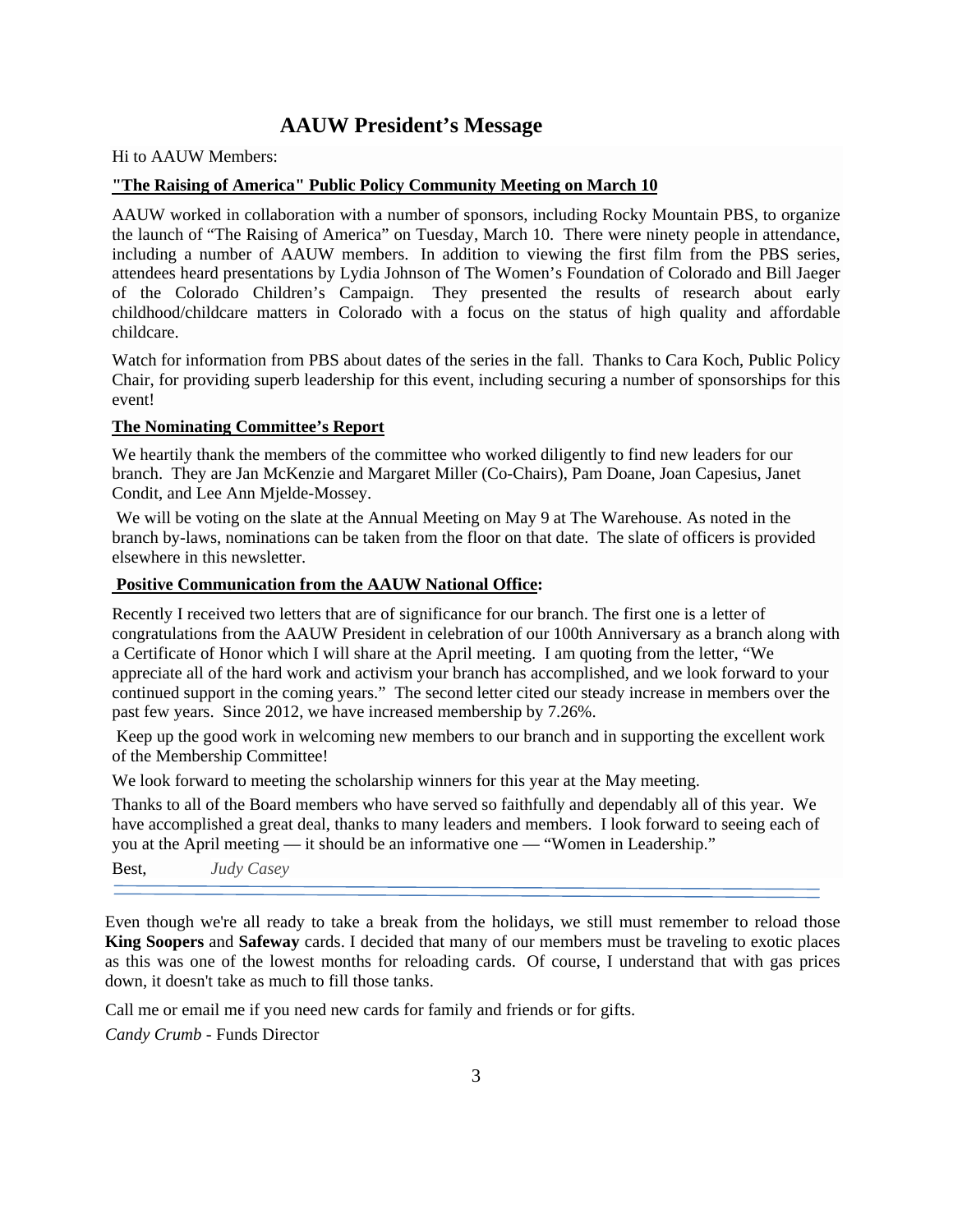## **NOMINATING COMMITTEE REPORT**

The committee was tasked with filling the following positions:

President Elect, VP for Programs (co-chairs), VP Membership, Secretary and three members for the nominating committee

They proudly present these names for your consideration for the coming fiscal year:

President Elect – Phyllis Sperber VP for Programs (2) – Paula Munger and Caryl Schrab-Selmon VP Membership – Suzanne Stahlbuhk Secretary – (co-secretaries) – Jean Little and Yvonne Livengood Nominating committee – Judy Casey, Marilyn Hanlon, and Gini Simonson

Thank you for your dedication to this difficult project. Co-chairs: Jan McKenzie, Margaret Miller. Members: Pam Doane, Joan Capesius, Janet Condit, and Lee Ann Mjelde-Mossey

## **LOCAL SCHOLARSHIPS**

The due date for our branch's Local Scholarships applications is March 31. As I write this article in mid-March, many grade transcripts and a few personal statements and federal financial need assessments have come in. Usually, the flow greatly increases during the final few days of this month.

Your terrific Local Scholarships Committee members--Margaret Baptist, Charlotte Gagne, and Linda McIlnay --are ready and waiting to receive electronically the completed files of each candidate. They will read and evaluate these applications at home before we meet as a group to discuss our top candidates for the five \$1000 Local Scholarships funded by our branch through our Authors' Day and individual contributions. Two members of the Local Scholarships Committee and I will then personally interview the top candidates. We have found that this demanding process in which the student presents her academic achievements through grades/classes, her financial need through the Estimated Family Contribution based on her federal income tax, her impact on others through a letter of recommendation, and her own career goals through a two-page written statement and then a 20-minute personal interview brings us truly outstanding scholarship winners.

During the interview process we committee members try to have a friendly, stimulating conversation with each student to get a feeling for her commitment to her career goal and her ability to achieve it; we also frequently use this opportunity to be helpful mentors. Students often leave the interviews commenting that their fears going into the interview changed to relaxed appreciation of the mutual exchange of ideas that they had had. I hope that this mutually informative and helpful exchange of ideas between our branch members and our scholarship winners will continue, as it has in the past, at our May 9 meeting when the winners will be presented.

Once again, my committee, our many Local Scholarships winners, and I thank you very, very much for your generous support of our Local Scholarships!

*Joann Oh*, Local Scholarships Chair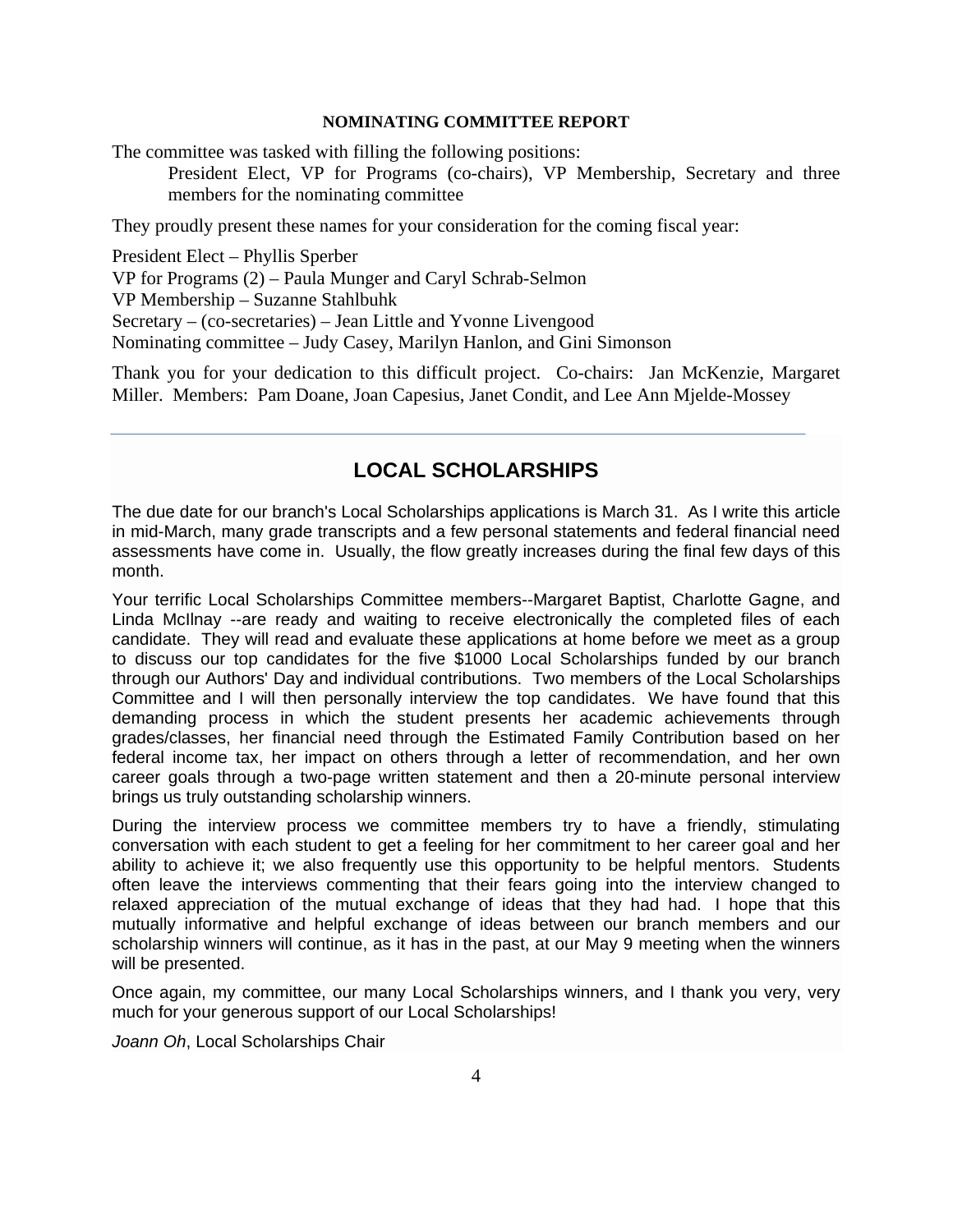## ABOUT OUR NEW MEMBERS



#### **Florendo, Jackie**

4860 Stonehill Rd., COS 80918 Cell phone: 402-641-8706; BD 3-16 Email: jflorendo900@gmail.com

jackie@allianceforkids.org

**Jackie** earned her BS (1982) in Elementary Education at University of Nebraska at Lincoln and her MA in Curriculum and Instruction from Doane College in Crete, Nebraska (2000). She earned an Ed.D. in 2012 in Educational Administration from the University of Nebraska at Lincoln. She is currently Early Childhood Council Coordinator for El Paso County (Alliance for Kids) and an adjunct professor at UCCS in Early Childhood Education. In the spare time she has, she volunteers at St. Patrick Church and belongs to the Artemis, a book club, and a garden club.

 She is very interested in public policy, current affairs, hiking, and history and indicates an interest in serving on the community committee.

#### **Leiseth, Judy**

1148 Collins Rd., COS 80920 Phone: 264-1538, Cell: 494-7867; BD 8-11 Email: jleiseth@hotmail.com

**Judy** is a graduate of St. Olaf College in Northfield, MN completing a BSN in nursing (1975). Returning to earn her MSN, she went on to become a nurse practitioner at University of Colorado Health Sciences in Denver in 1992. She is semiretired and volunteers at her church, book club, hiking group, and Safe Place for Pets.

 Judy is interested in arts and entertainment, hiking, and history and wishes to learn more about AAUW before she commits to a committee of interest.

#### **Plump, Kathy**

2082 London Carriage Grove, COS 80920 Phone: 358-6191, Cell: 503-740-9603; BD 11- 19 Email: sota\_97007@yahoo.com

**Kathy** attended the University of Kansas in Lawrence to earn her BS in Education (1971) and later (1991) earned her MA in education from Portland State U in Portland, OR. She is retired and volunteers with the Academy for Advanced and Creative Learning and Habitat for Humanity. She was looking for a Mahjong group and was happy to find one with AAUW which just happens to support many of her passions.

She is interested in current affairs, dining, reading and writing, technology and mahjong. Community and hospitality committees are other areas Kathy may find time to serve.

#### **Sheinman, Deborah**

3115 Jon St., COS 80907 Phone: 635-7720 Email: sheindk@yahoo.com

In 1979, **Deborah** earned a BA in Special Education at LaSalle in Philadelphia. She has since received two MA degrees, one in 1991 in elementary education from UNC in Greeley and the second in 1992 in Special Education from UCCS. She is retired at this time and has been a member of AAUW in the past.

 She is interested in arts/entertainment, dining/food, hiking, history, literature, politics, technology and travel. Serving on the program and public policy committees may be an option for her.

#### **Thompson, Kristine**

625 Potter Dr., COS 80909 Phone: 358-8739; BD 5-26

Email: dockristine@gmail.com

**Kris** attended University of Tennessee in Nashville and Colorado College to earn a BSE in education, science and math (1969). In 1970 she received a MSE in Counseling Education from Arkansas State College in Conway, Arkansas and a PhD (1978) in psychology from the University of Iowa in Iowa City. She worked in the field of clinical psychology and is currently disabled.

 She is interested in book clubs, current affairs, gardening, and children's issues.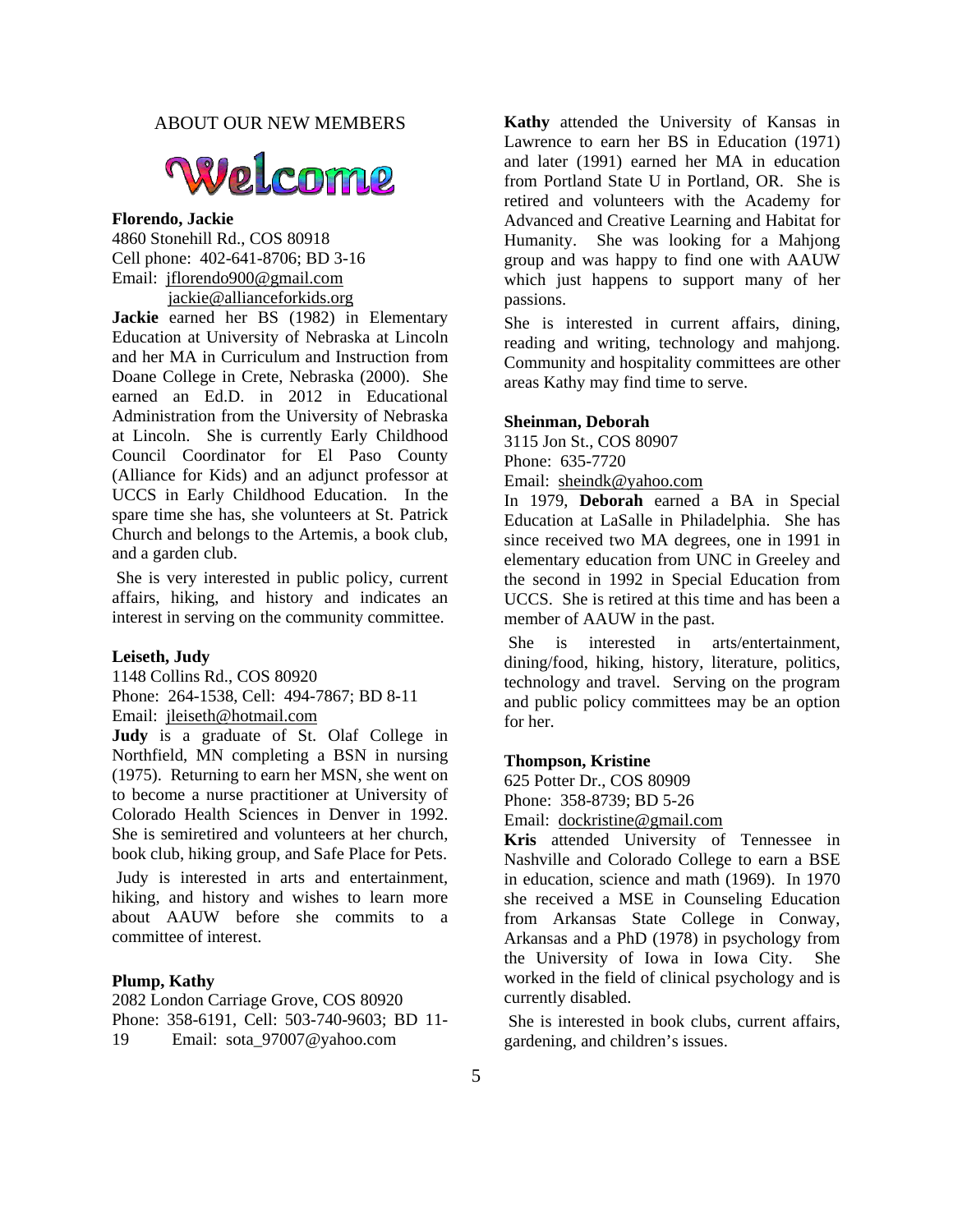## ADD TO DIRECTORY – April/May 2015

Florendo, Jackie (Collyn) Phone: 402-641-8706 (cell) 4860 Stonehill Rd, COS, CO 80918 Email: jflorendo900@gmail.com

Leiseth, Judy (Dennis Bagenstos) Phone: 719-264-1538, 719-494-7867 (cell) 1148 Collins Dr., COS, CO 80920 Email: jleiseth@hotmail.com

McKay, Judith (Ken) Phone: 719-799-6449 5015 Vista del Sol Pt., COS, CO 80919 Email: jlmmckay@hotmail.com

Plump, Kathy

Phone: 719-358-6191, 503-740-9603 (cell) 2082 London Carriage Grove, COS, CO 80920

Email: sota\_97007@yahoo.com

Sheinman, Deborah Phone: 719-635-7720 3115 Jon St., COS, CO 80907 Email: sheindk@yahoo.com

Thompson, Kristine (Joe Bachofen) Phone: 719-358-8739 625 Potter Dr., COS, CO 80909 Email: dockristine@gmail.com

#### Membership Memo

Our May branch meeting at the Warehouse will be a day to celebrate some special events. Besides awarding scholarships to some very deserving women, we will be awarding three of our members with AAUW Honorary Life memberships. Darlene Aspedon, Ilene Steinkruger, and Shirley Swinney have been members of AAUW for fifty years. They will join the list of other life members in the directory for next year. Now, that is something to celebrate. Congratulations to you.

As part of the national campaign to promote AAUW membership, we have received some free national memberships. For those of you who don't know, national dues are \$49 of the

\$80 we pay yearly. In order to reward some of our faithful members, we will have a drawing at the May meeting for two free membership to national but you must attend that meeting to have your name placed in the drawing. Should you win one of the two drawings, you will have your membership current for the next year (2015-2016) by paying state and branch dues only (\$31) by the deadline. I am looking forward to a big audience on this final meeting of the club year.

*Lois Boschee* 

#### From Community V-P Pauleta Terven:

One in four people have struggled with a mental health issue, including depression, anxiety, substance abuse, eating disorders, and more. That means that it is likely you or someone that you care deeply about has been impacted. As we look at obstacles to women achieving selfsufficiency, one factor that is frequently identified is behavioral health. Working on improving mental health systems is an important component of helping women achieve equity.

During 2014, a series of community conversations titled "Mental Health Begins With Me" addressed the question "How can we support better mental health in Colorado Springs?" Six suggestions emerged from the discussions. One idea that was quickly adopted was "Teach the whole community how to promote mental health."

A first step toward that goal is providing training on the risk factors and warning signs of a variety of mental health challenges. Mental Health First Aid (MHFA) is a groundbreaking, evidencebased, internationally recognized training program that is committed to empowering individuals to identify, understand and respond to those in mental health and substance abuse crises. The cost of this 8 hour program is covered entirely by grants. Several of our members have completed the program and have raved about how much they have learned.

April 17 is the next program open to the public in Colorado Springs. Register at www.mhfaco.org/find-a-class.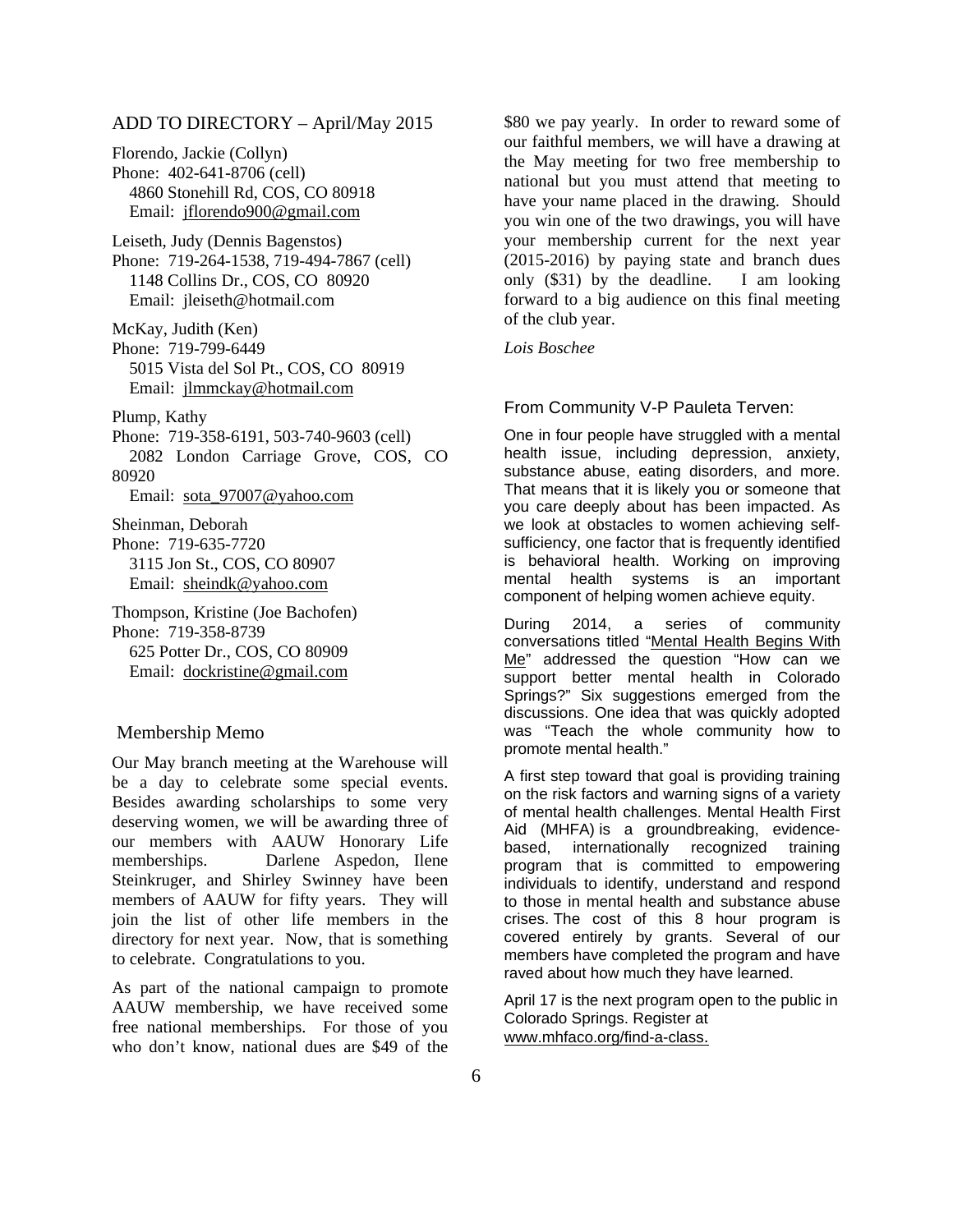

## **Record Turn-out At Public Policy Event**

Ninety people attended our March 10 *The Raising of America: Early Childhood and the Future of Our Nation* Launch Event, including early childhood professionals, educators, mental health professionals, social service providers, and more. This event was a pre-screening of an up-coming PBS documentary series that seeks to reframe the way we look at early childhood health and development. The series illustrates how a strong start for all our kids leads not only to better individual life-course outcomes (learning, earning, and physical and mental health) but also to a healthier, safer, better educated and more prosperous and equitable nation. Stay tuned for the full series which will be aired this fall on RMPBS.

Also on the program were the latest Colorado Women's Foundation research on the Cost of Childcare, and a summary of related legislation currently before the Colorado Legislature.

## **PUBLIC POLICY COMMITTEE APPROVED BY BOARD**

Due to the success of the Pubic Policy events this year, our Branch Board recently approved the formation of a **Public Policy Committee** to continue planning and executing Public Policy Events on hot topics. At least two of these events will serve as the program for Branch meetings each year. The purpose of these events is to educate ourselves and our community about pertinent mission-related issues, while providing visibility for AAUW and attracting new members who are interested in supporting the issues.

The hot topics for the upcoming year will include **early childhood** and **education reform**  (carried over from this year) plus **mental health.**  These topics over-lap, thereby helping to build a coalition of people in our community who are interested in addressing these interrelated issues.

## **Public Policy Interest Group**

The Board sees the Public Policy Interest Group continuing to function as it has in the past. Members will:

- Receive e-mail updates on current public policy issues
- Attend Public Policy day in Denver in February
- Participate in League of Women Voter events
- Participate in the AAUW action Network by signing up for the **Two-Minute Activist** e-action alerts.**\***
- Attend meetings held on as "as-needed" basis, which may include voter rallies or lobbying events.

**We are now looking for someone to head this Interest Group**. Public Policy Director Cara Koch will assume leadership of the Public Policy Committee and will be available as a resource person to the Public Policy Interest Group leader. Anyone interested in leading the Interest Group should contact either Nancy Holt, Interest Group Chair, or Cara Koch.

## **\*To sign up for the two Minute Activist click here**:

http://aauwco.aauw.net/files/2013/02/action\_net work.jpg

Be in the know! Like AAUW on Facebook. Go to www.facebook.com/CoSpringsAAUW

The OLD Facebook page is:

www.facebook.com/pages/AAUW-Colorado-Springs-Colorado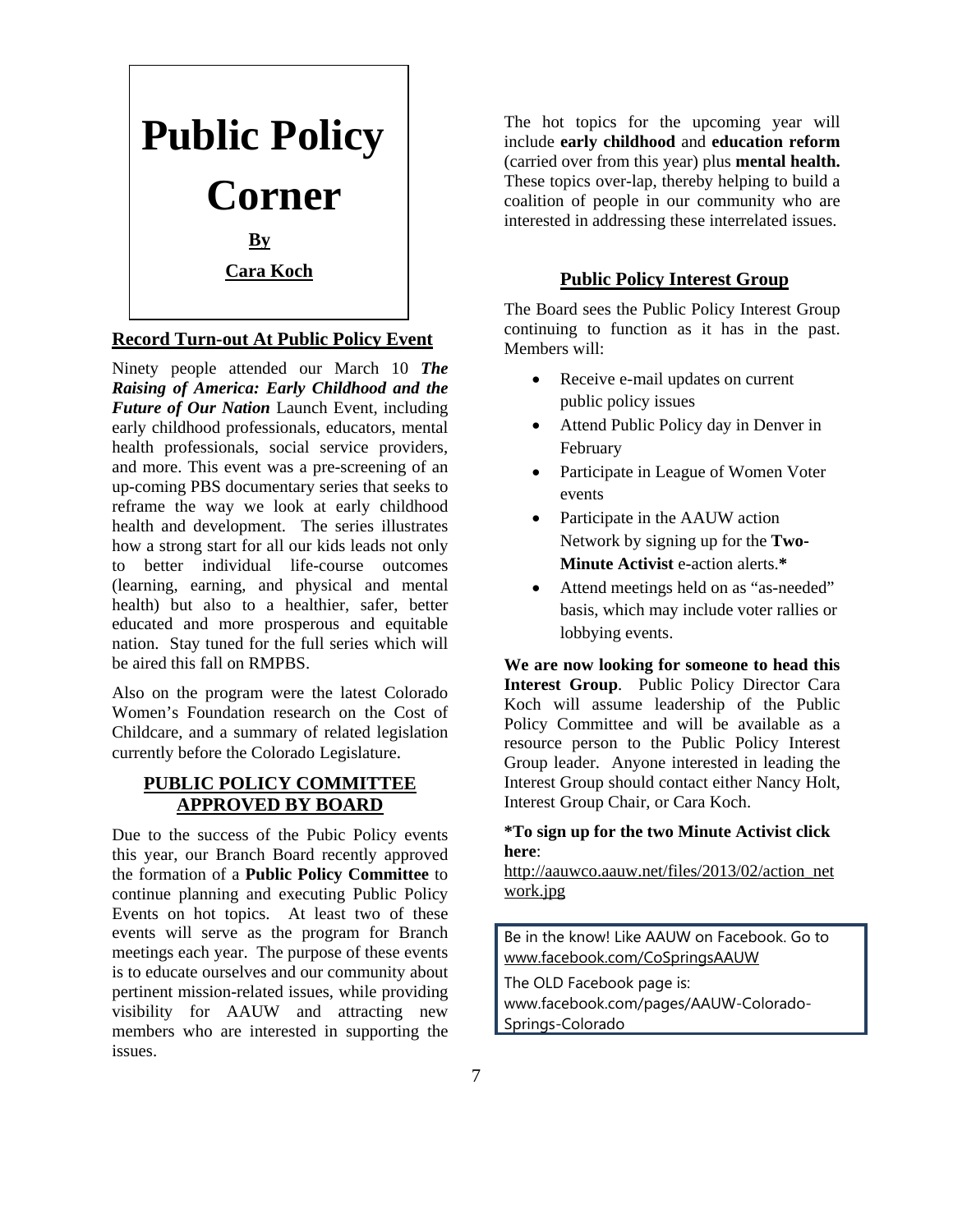## **Pikes Peak Regional Science Fair –**

On a snowy day at the end of February, June Hallenbeck and I learned that ear worms are songs that get stuck in your head; you will not lose weight on a gluten free diet if you still eat sugar; blue lasers have better fiber optic qualities than other colors; you should marinate your garden mulch; and geomagnetic storms are more a function of coronal holes than sunspots. The Colorado Springs Branch once again awarded two female scientists for their efforts at the Pikes Regional Science Fair. AAUW recognized participants at both the senior high and middle school levels. Award winners were Katelynn Salmon of Monument Academy and Emma Frantz of Palmer High School. The winners each received a \$25 gift certificate to Barnes and Noble.

Miss Salmon investigated the effects of plastic microbeads on Daphnia. Her experiment, so entitled, studied the effects of every-day consumer products which contain microbeads, such as toothpaste and facial scrubs, on Daphnia. She was motivated by recent studies by Colorado Springs Utilities that these microbeads are too small to be captured by existing filters at the water treatment plant and are being released into Fountain Creek. She built her own microscope so that she could witness the beating hearts of Daphnia that had ingested the microbeads. Her experiment clearly demonstrated that plastic microbeads are detrimental to living organisms, and subsequently, the food chain.

In "Harnessing the Marangoni Effect", Miss Franz attempted to understand the factors affecting thermocapillary behavior. The Marangoni effect is the tendency for thin liquid films to travel to areas of higher surface tension. She used fluid motion, viscosity, and surface roughness to validate theoretical models of fluid film migration across a gradient. The implications of the results predict how lubrication will be effected in space and how maintenance needs to be performed on space equipment.

The Science Fair remains a crucial outlet for young ladies to demonstrate their science capabilities and garner confidence and recognition. There were only 28 total female participants (all categories) in the high school division, but this was 64% of the participants! Only 2 of these ladies were in the engineering category. A special thanks to June Hallenbeck for helping me judge all these projects.

Brenda Wolfe – Science Fair Chair





Emma Frantz of Palmer High School Katelyn Salmon of Monument Academy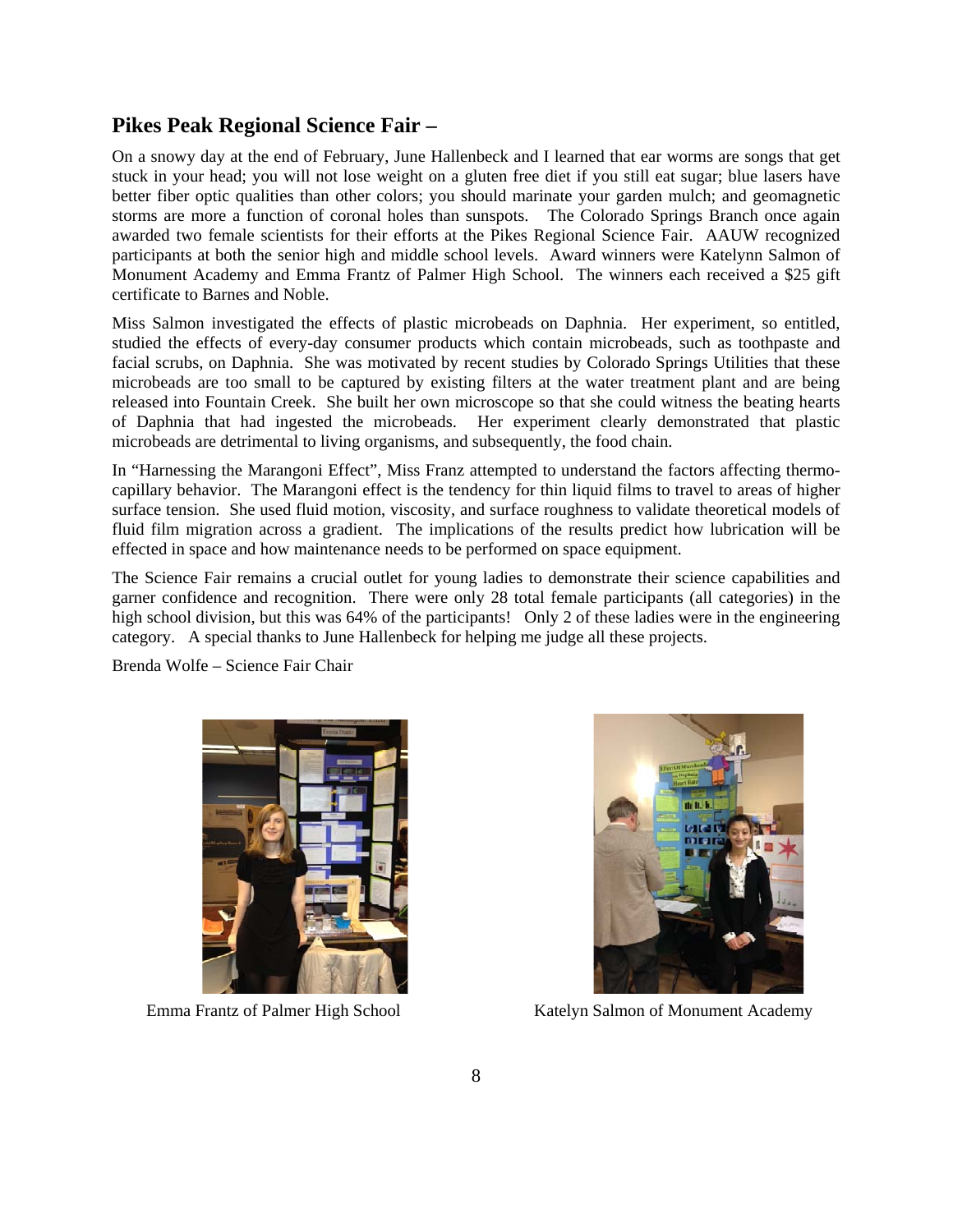## **AAUW Dues Are Due**

March 16 begins the dues collection season for FY 16 (July 2015-June 2016). Checks need to be made out to **AAUW** or **AAUW Colorado Springs Branch**. Please send them to: Jo Weilbrenner, 1125 Tari Dr, Colorado Springs, CO 80921

You can enroll on line at AAUW.org. You will need your member number to do so. If you do not know your member number, you can email or call me weilbrennerj@msn.com or (719) 487- 1875 or contact AAUW National at (800) 326-2289.

If you wish to receive the Newsletters via the US Postal Service, please include an additional \$10 for the postage.

Dues are \$80.00 (Nat'l \$49 (\$46 is tax deductible), State \$10, Branch \$21) unless you are a member at large, a Member for Life, or an Honorary Life Member (contact Lois Boschee at loborn@msn.com or 388-8557 for questions).

## MEMORIAL DAY! MOTHER'S DAY! ANY DAY!



DECORATE YOUR POTS WITH BEAUTIFUL GERANIUMS AND SUPPORT EF/LAF's AAUW FUND.

4.5" pots in three colors: red, pink and salmon.

\$8.00 each

PICKUP OR PURCHASE: May 9, 2015: at Branch meeting in morning or 1:00-3:00pm at 3217 LARKSPUR DRIVE, CO SPRINGS

| ADDRESS: |  |  |  |  |  |
|----------|--|--|--|--|--|

allows: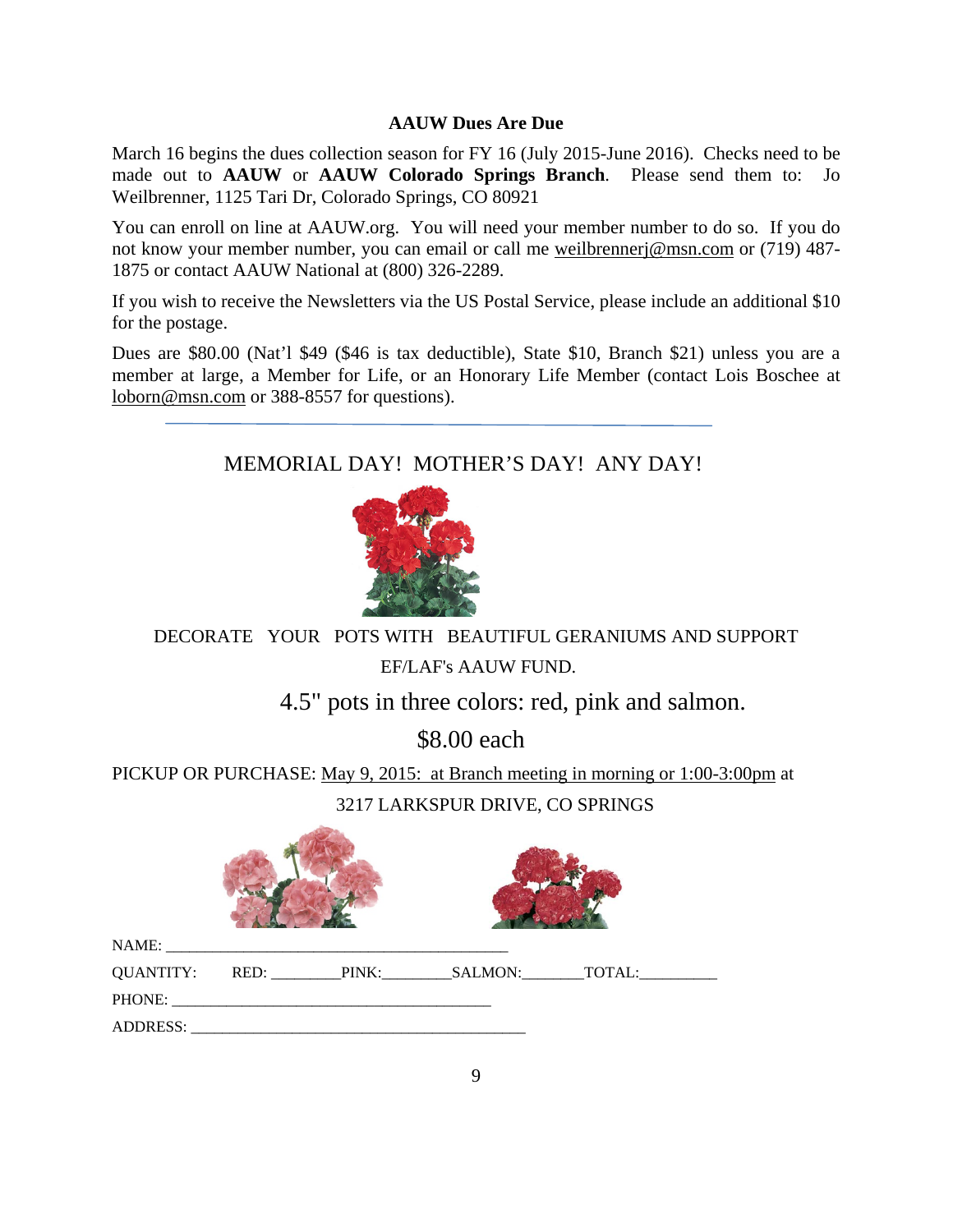





## Monday: **HARDY HIKERS: C: Charla Dowds, 574-7568**

- 6 Hike America the Beautiful Park-North. Call Jo Weilbrenner, 487-1875
- 13 Hike TBD. Call Charla Dowds, 574-7568
- 20 Hike Boxborough State Park-Carpenter Peak. Call Michele Strub, 481-0408
- 27 Hike Ute Valley Park. Call Gini Simonson, 481-8843

## **Tuesday:**

- 7 COMPUTER INTEREST GROUP: 9:30 am, Co-C: Susan Sommerfield, 390-2955, gg04nrkm@juno.com and Shirlea Griswold, 337-2886, beadart878@yahoo.com. H: TBD. Please call hostess and let her know it you are or are not coming to the meeting.
- 14 POTPOURRI BOOK GROUP: 1:00 p.m. C: Sharon Malek, 210-355-6852, sharonmalek@yahoo.com. B: *Desert Queen* by Janet Wallach.

 DINNER BOOK CLUB: C: Kay Atteberry, 599-3187, kayatteberry@aol.com Dinner at 5:45p.m.at Zios. Book: *The Husband's Secret* by Liane Moriarty. RSVP Kay Atteberry 599-3187 or kayatteberry@aol.com

28 UFO'S (UNFINISHED OBJECTS): 1:00 p.m. C: Wynn Weidner, 598-5259, wynnweidner@q.com. H: Susan Wright; 11985 Sunset Crater Dr., {Peyton} 393-5045, wrightsearch@gmail.com.

## **Wednesday**:

AMIABLE AMBLERS: C: Linda Shane, 355-9287, lindershane@gmail.com.

- 1 Meet at 10:00 a.m. at Goose Gossage on Mark Dabling Blvd north of Fillmore. Meet at the parking lot on the left, past the two baseball diamonds. If you get to the Sinton trail sign, you've driven past the parking lot. Group will decide which direction to walk (about 90-120 minutes) and decide on lunch. No hike leader.
- 22 Hike Garden of the Gods, meet at 10:00 a.m. Call Evelyn Hurr
- 8 SOUTHWEST STUDIES: 2:00 p.m. C: Jean Reynolds, 598-1784. Jreyno1932@aol.com. H: Martha Lee, 6570 Foxdale Circle, 594-9036, mleewest@live.com Presenter: Vivian McWhorter on Maxwell Grant.
- 15 LUNCHEON NOVEL I: 11:45 a.m. Co-chairs: Georgina Burns, 598-7773 & Sally Mathewson, 473-0228. H: Rachel Bartlett (594-9524) Co-H: Nadine McCarter (473-0164) Book: *How Shakespeare Changed Everything* by Stephen Marche. DL: Nancy Holt

LUNCHEON NOVEL TOO**:** 12:00 p.m. C: Pam Doane, 598-24425, pamdoane@q.com. H: Phyllis Sperber, 35 Golf Gate Lane. Co-H: Judie Werschky, 632-9989, judiewer@aol.com. Planning Meeting. Discussion of *The Goldfinch*.

AFTERNOON READERS: C: Joan Zales, 237-95825, joanzales@aol.com. H: Mary Carley, 5115 Lanagan St., 264-7568 or marycarley@aol.com. B: *The Invention of Wings* by Sue Monk Kidd. Please contact hostess and indicate whether you will or will not be able to attend.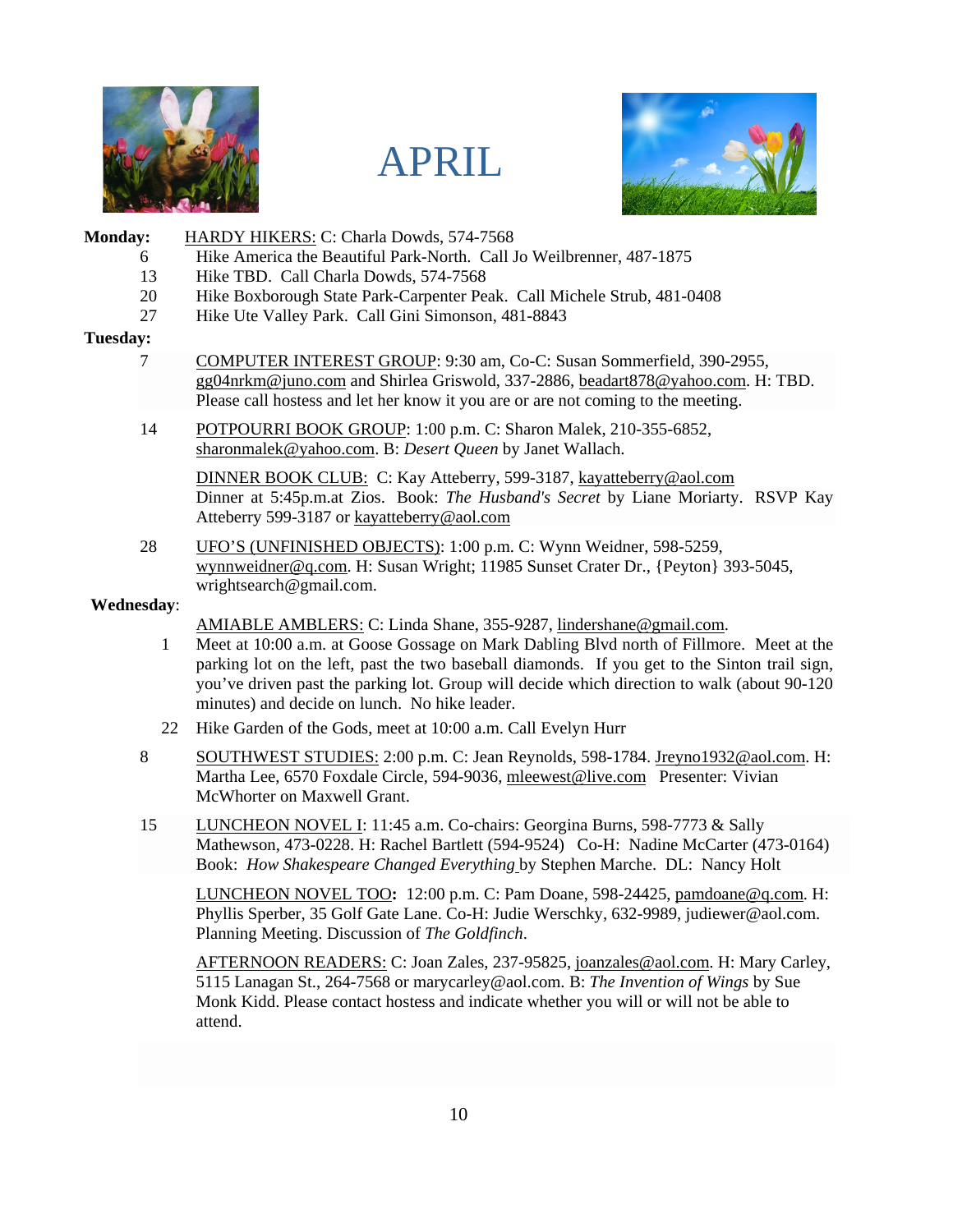## **Wednesday (continued)**:

- 22 CHOCOLATE LOVERS:1:30 p.m. Co-Chairs: Ellie Solomon 630-7465, elron3@msn.com & Sally Mathewson, 473-0228, mathewson3@juno.com. H: Ellie Solomon, 3203 Paseo Road. RSVP: Ellie Solomon, 630-7465, elron3@msn.com.
- 2 WOMEN WHO WRITE**:** 8:30 a.m. C: Phyllis Sperber, 434-1813, p.sperber@comcast.net. H: Shirley Miekka, 5130 Sevenoaks Dr., 302-3323, smiekka1@comcast.net. Food: Jeanne Marsh. Facilitate: Marge Zimmerman. Please let Shirley know if you will or will not be attending.

MAH JONGG: 1 p.m., Patty Jewett Club House. Contact Susan Bydalek at 465-2707 or sbydalek@yahoo.com. Optional lunch at noon.

9 THURSDAY BRIDGE GROUP: 10:00 a.m. H: Barbara Kafka, 2011 Devon St., 574-0506, franticfrancis@msn.com. AAUW members interested in becoming bridge members or substitutes call Peggy Wimberly at 598-8017 or email to pwimb659@comcast.net.

MAH JONGG: 1 p.m., Patty Jewett Club House. Contact Susan Bydalek at 465-2707 or sbydalek@yahoo.com. Optional lunch at noon.

- 16 MAH JONGG**:** 1 p.m., Patty Jewett Club House. Contact Susan Bydalek at 465-2707 or sbydalek@yahoo.com. Optional lunch at noon.
- 23 MAH JONGG: 1 p.m., Patty Jewett Club House. Contact Susan Bydalek at 465-2707 or sbydalek@yahoo.com. Optional lunch at noon.
- 30 MAH JONGG: 1 p.m., Patty Jewett Club House. Contact Susan Bydalek at 465-2707 or sbydalek@yahoo.com. Optional lunch at noon.

## **Friday:**

- 3 EXPLORING LIVES AND CULTURES: 10:00 a.m., East Library, Conference Room II, C: Jan McKenzie, 597-7161, janzie18@msn.com or Eunice Ciaccio, 465-2911, euninco.11@comcast.net . (Sexual Assault Month) B: *Crazy Love* by Leslie Morgan Steiner
- 17 LOCAL HISTORY: 10:00 a.m. C: Anna Ahern, 635-3439. aavillasierra@aol.com. H: Shirley Semonchik, 471-4747. Program: Chief Manitou and his contribution to the Pikes Peak Region. Speaker: Robert Cronk. Meet at Manitou Springs Heritage Center, 517 Manitou Ave., Manitou Springs. Lunch at Adams Mountain Café, 26 Manitou Ave., Manitou Springs.

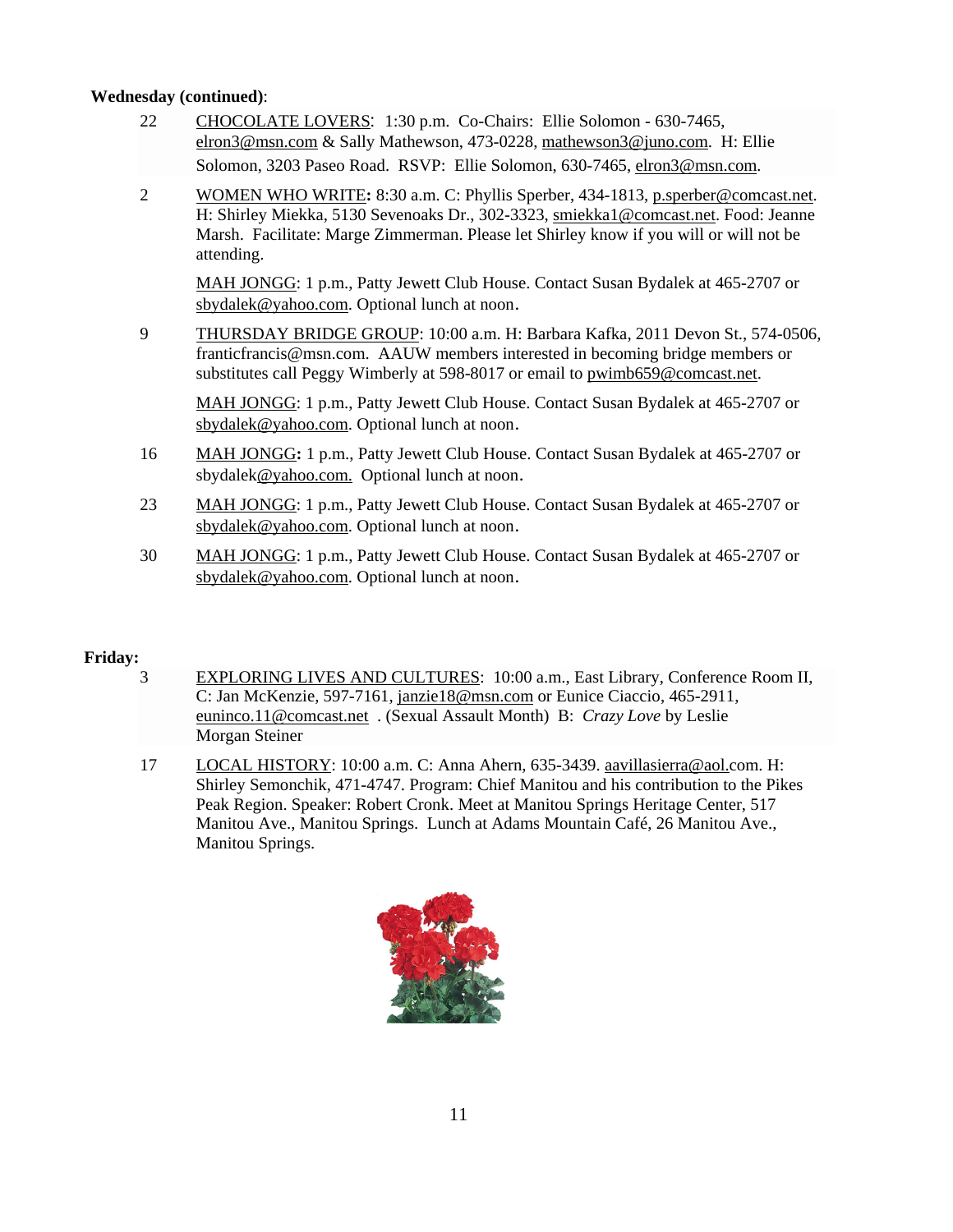





### **Monday:** HARDY HIKERS: C: Charla Dowds, 574-7568

- 4 (Planning Meeting) Call Pam Doane, 598-2442
- 11 Hike Lower Limbaugh. Call Suzanne Stahlbuhk, 714-420-5314
- 18 Hike Dawson Butte. Call Linda McIlnay, 573-7184
- 25 Memorial Day no hike

#### **Tuesday:**

- 5 COMPUTER INTEREST GROUP: 9:30 am, Co-C: Susan Sommerfield, 390-2955, gg04nrkm@juno.com and Shirlea Griswold, 337-2886, beadart878@yahoo.com. H: TBD. Please call hostess and let her know it you are or are not coming to the meeting.
- 12 POTPOURRI BOOK GROUP: 1:00 p.m. C: Sharon Malek, 210-355-6852, sharonmalek@yahoo.com. May is Book Selection/luncheon for 2015-16

 DINNER BOOK CLUB: C: Kay Atteberry, 599-3187, kayatteberry@aol.com. Dinner at 5:45 p.m. at the Mucky Duck in Green Mtn. Falls. Book: *The Big Burn* by Timothy Egan. RSVP Kay Atteberry 599-3187 or kayatteberry@aol.com

26 UFO'S (UNFINISHED OBJECTS): 1:00 p.m. C: Wynn Weidner, 598-5259, wynnweidner@q.com. H: Martha Lee, 6570 Foxdale Circle, 594-9036, mleewest@live.com.

#### **Wednesday**:

AMIABLE AMBLERS: C: Linda Shane, 355-9287, lindershane@gmail.com.

- 6 Meet at Kohl's on South Circle at 10:00 a.m. Group will decide which direction to walk (about 90-120 minutes) and decide on lunch. No hike leader.
- 27 Hike Fountain Creek Regional Park. Call Kay Atteberry, 599-3187, kayatteberry@aol.com for details.
- 13 SOUTHWEST STUDIES: 2:00 p.m. C: Jean Reynolds, 598-1784. Jreyno1932@aol.com. H: Shirley Miekka, 5130 Sevenoaks Dr., 302-3323 or smiekka1@comcast.net. Presenter: Nancy Holt – Overview of trip.
- 20 LUNCHEON NOVEL I: 11:45 a.m. Co-chairs: Georgina Burns, 598-7773 & Sally Mathewson, 473-0228.Hostess: Dixie Gordon (685-113) Co-hostess: Leslye Meyer (632- 3344). Book: TBD

LUNCHEON NOVEL TOO: 12:00 p.m. C: Pam Doane, 598-24425, pamdoane@q.com. H: Mary Wood, 220 Raven Hills Road, 593-7948, gregoryandmary@gmail.com. Co-H: Kathy McBride, 598-4654, mcbrik@earthlink.net. B: *Winter of the World* by Ken Follett. Leader: Pam Doane.

AFTERNOON READERS: C: Joan Zales, 237-95825, joanzales@aol.com. H: Michele Strub, 3323 Bishop Pine Point, 481-0408, Michele\_strub-heer@usa.net. B: *The Good Earth* by Pearl S. Buck. Please contact hostess and indicate whether you will or will not be able to attend.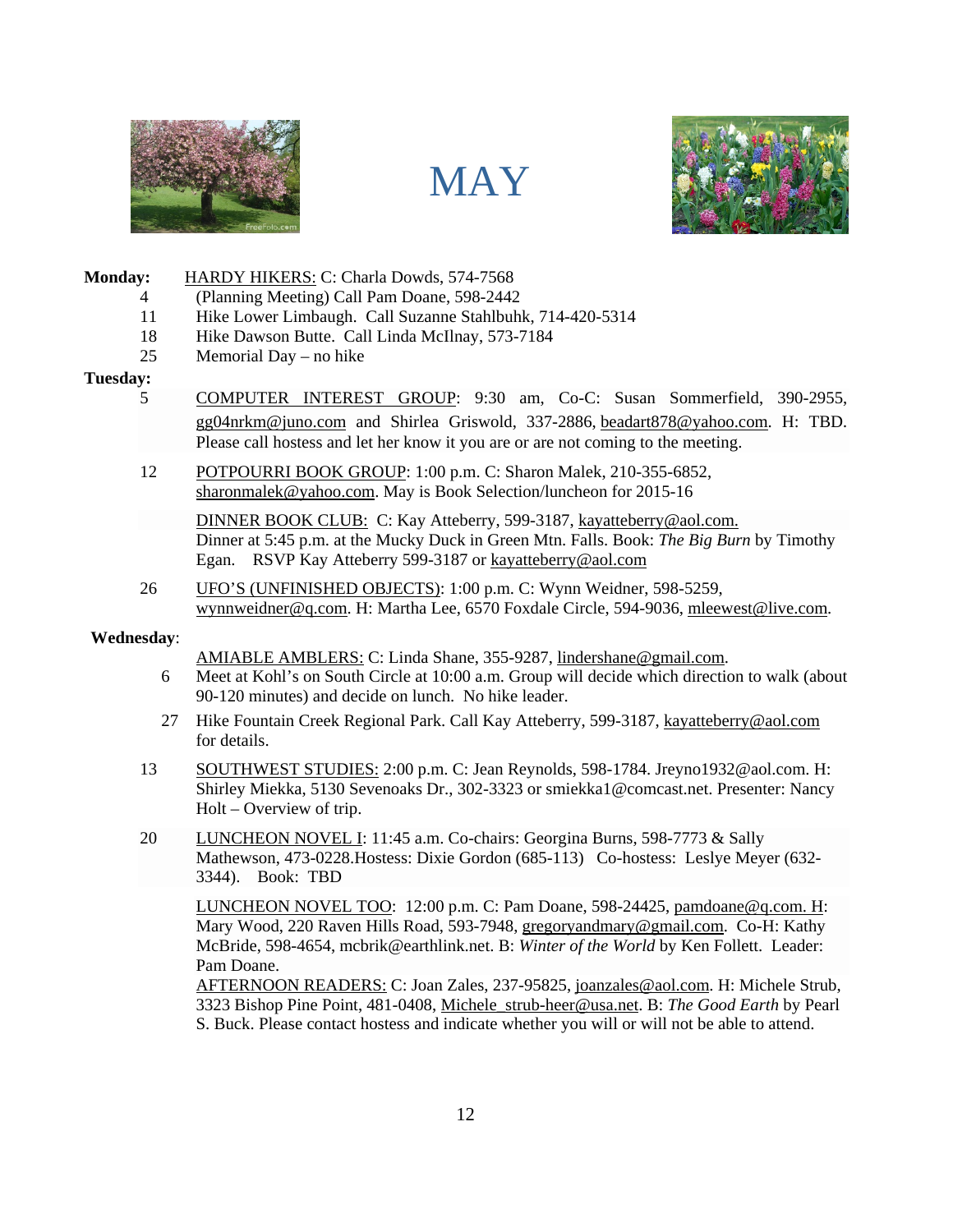## **Wednesday (continued)**:

27 CHOCOLATE LOVERS: TBA Chairs: Ellie Solomon, 630-7465, elron3@msn.com & Sally Mathewson, 473-0228, mathewson3@juno.com.

## **Thursday:**

7 WOMEN WHO WRITE**:** 8:30 a.m. C: Phyllis Sperber, 434-1813, p.sperber@comcast.net. H: Phyllis Sperber, 35 Golf Lane, 434-1813, p.sperber@comcast.net. Food: Dixie Gordon. Facilitator: Joyce Aubrey. Please let Phyllis know if you will or will not be attending.

MAH JONGG: 1 p.m., Patty Jewett Club House. Contact Susan Bydalek at 465-2707 or sbydalek@yahoo.com. Optional lunch at noon.

14 THURSDAY BRIDGE GROUP: 10:00 a.m. H: TBD AAUW members interested in becoming bridge members or substitutes call Peggy Wimberly at 598-8017 or email to pwimb659@comcast.net.

MAH JONGG: 1 p.m., Patty Jewett Club House. Contact Susan Bydalek at 465-2707 or sbydalek@yahoo.com. Optional lunch at noon.

- 21 MAH JONGG: 1 p.m., Patty Jewett Club House. Contact Susan Bydalek at 465-2707 or sbydalek@yahoo.com Optional lunch at noon.
- 28 MAH JONGG: 1 p.m., Patty Jewett Club House. Contact Susan Bydalek at 465-2707 or sbydalek@yahoo.com. Optional lunch at noon.

## **Friday:**

- 1 EXPLORING LIVES AND CULTURES: 10:00 a.m., East Library, Conference Room II, C: Jan McKenzie, 597-7161, janzie18@msn.com or Eunice Ciaccio, 465-2911, euninco.11@comcast.net . (Asian-Pacific American Heritage Month) *Yellow: Race In American Beyond Black and White* by Frank Wu.
- 15 LOCAL HISTORY: 10:00 a.m. C: Anna Ahern, 635-3439. aavillasierra@aol.com. Program: History of Woodmen Valley, presented by Jeanne Marsh at her home, 850 Timber Valley Road. Salad luncheon will follow. RSVP by May 13. H: Jeanne, 590-7237



Hardy Hikers at Garden of the Gods